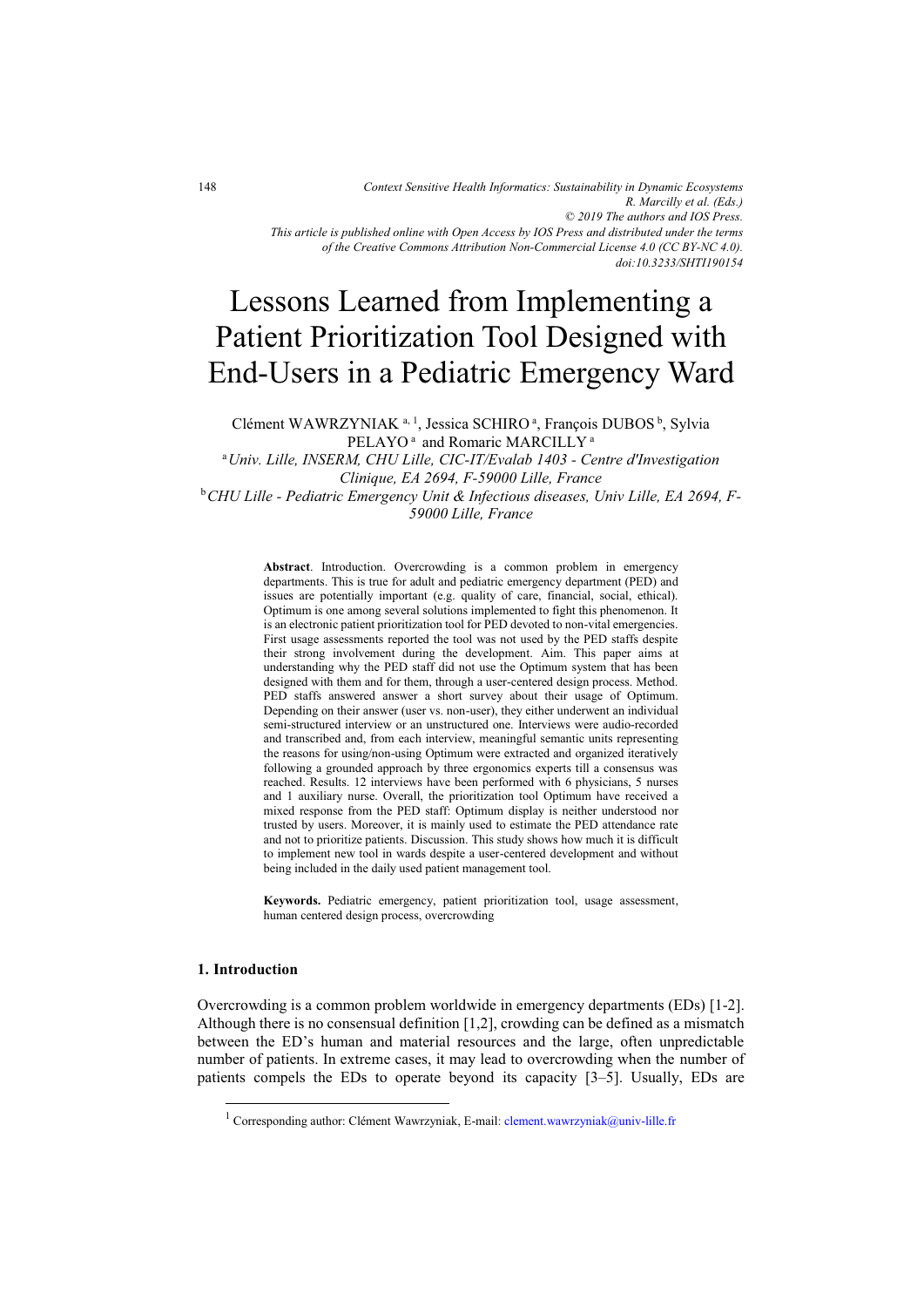considered overcrowded when all of their rooms, chairs, stretchers and waiting rooms are full [1]; A more simple form of overcrowding "*exists when there is no space left to meet the timely needs of the next patient requiring emergency care*" [1].

Several solutions have been tested to prevent EDs from being overcrowded. Educational initiatives have been proposed to reduce the rate of low-acuity visits and flyer-patients, and more generally to reduce the pediatric ED (PED) use [6]. Organizational adjustments have also been studied: for instance by employing someone dedicated to managing beds' occupation [7], or by scheduling staff according to the busy and light times for patient arrivals [8], or by increasing the number of beds. Finally, other initiatives implemented electronic patient triage systems to help optimize patients' triage and prioritization [9]. However, data used by electronic patient triage systems must often be entered manually by the clinicians; this is not possible when the ED is overcrowded, and therefore limits the system's usage and potential impact [10]. To be fully efficient, those systems must display reliable information without requiring supplementary data entry: the Optimum tool has been developed with this goal in mind [11, 12].

#### **2. Context of the study**

Optimum is a homegrown electronic patient prioritization tool developed to help clinicians prioritize patients (except vital emergencies) and manage patient flow in real time by automatically retrieving and analyzing data available in the ED's electronic health record (EHR). Optimum is not incorporated into the EHR. It was developed in Lille academic hospital following a human-centered design (HCD) process involving the PED staffs at each step of the process to maximize its usability and acceptance [11, 12]. A work analysis through interviews and shadowing allowed identifying the prioritization rules and patient flow strategies applied by the healthcare professionals during busy periods. Results were turned into functional specifications in collaboration with the PED's head physician. Early mock-ups based on these specifications were presented to a focus group comprising three physicians, two nursing nurses, two human factors specialists and 2 software engineers. Based on healthcare professionals' feedback, a revised mock-up was designed and evaluated through user testing. Results highlighted that the Optimum triage is 98% identical for physicians and 86% for nurses and that users understand the icons and the arrangement of the graphical user interface (GUI) [11].

The GUI displays the distribution of patients in the various steps of the care process using columns and blocks arrangements and, for each patient, the level of delay in his/her care process along with a proposed prioritization to help the PED staff to manage patient flow. A preliminary study confirmed that the indicators mirrors the actual patient progress in the care process and its usefulness [12, 13].

Optimum was implemented in December 2016. Two meetings were organized respectively with medical and nursing staffs to present Optimum's aims, features and indicators. The implementation was fully supported by the PED head physician who incited the staffs to use the tool. In the PED, four monitors display Optimum: 2 in physicians' rooms (main office and residents' office) and 2 in the nursing rooms.

One month after the implementation, shadowing and interviews showed that Optimum was very seldom used. Clinicians expressed they lacked knowledge on the tool. Therefore, another meeting was organized to present Optimum again to the medical and nursing staffs, and explanatory posters were put up beside each Optimum screen. At month 6, a second round of observations showed no change in the usage.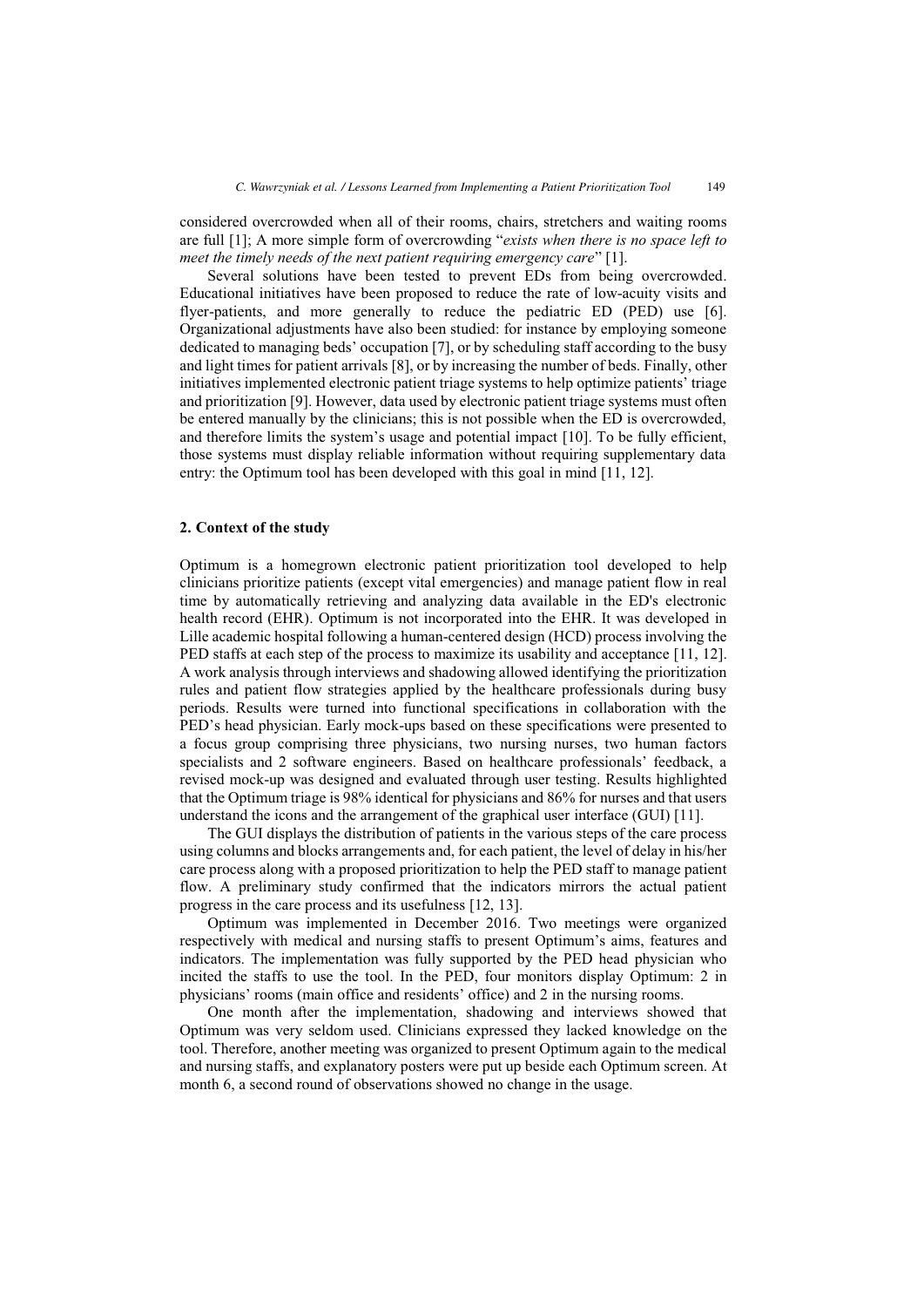The present study was performed 12 months after Optimum implementation on demand of the HF project owner and carried out by two independent HF experts. It aims at understanding why the PED staff does not use the Optimum system that has been designed with them and for them, through a HCD process.

## **3. Method**

PED's physicians, nurses and nursing auxiliaries were contacted by email 12 months after the Optimum implementation to answer a short electronic survey about their usage of the tool. Depending on their answer, they were categorized as users or non-users. Then, all were interviewed individually: semi-structured interviews for users, unstructured ones for non-users.

Semi-structured interviews were inspired by the critical incident technique [14, 15]. Appointments with the users were made one month before the interviews; for the interview, clinicians were asked to note at least three examples of critical incidents they faced with Optimum, i.e. significant situations during which Optimum proved to be helpful, useless, or disturbing. An email reminded this instruction one week before the appointment. During the interview, the participants had first to relate the situations they identified. Then, 8 questions were asked dealing with: the type of situation, the information sought on Optimum, the impact of having the information and the outcome on the work process and the patient. Besides, participants were asked to explain how they were introduced to Optimum, whether they had been trained, by whom and when, and how they would qualify their usage of Optimum. For the non-user group, unstructured interviews aimed to explore the reasons for their non-usage.

All interviews were audio-recorded and transcribed. Meaningful semantic units representing reasons for using/non-using Optimum were extracted and organized following a grounded approach [16] by two HF experts till consensus arose.

## **4. Results**

Nine persons out of 21 declined the interview invitation. Twelve interviews were performed including 6 physicians (including the head of the service), 5 nurses and 1 nursing auxiliary. Among them, 7 were users (6 physicians, 1 nurse) and 5 non-users (4 nurses, 1 nursing auxiliary). On the day of the interview, none of the interviewees had identified "incidents". They all reported generic situations. During the analysis of the themes tackles during the interviews, we reached saturation with physician users but not with other users and non-users.

#### *4.1. Optimum usage*

Overall, the PED staff expressed mixed attitudes towards Optimum. Three main profiles of users emerged: *i)* advanced user, *ii)* sporadic user and *iii)* non-user.

(1) **Advanced user** (n=1; physician head of the PED). He was a driven force for the development of Optimum; he took part to the design phase of the HCD process and to each evaluation session performed after the Optimum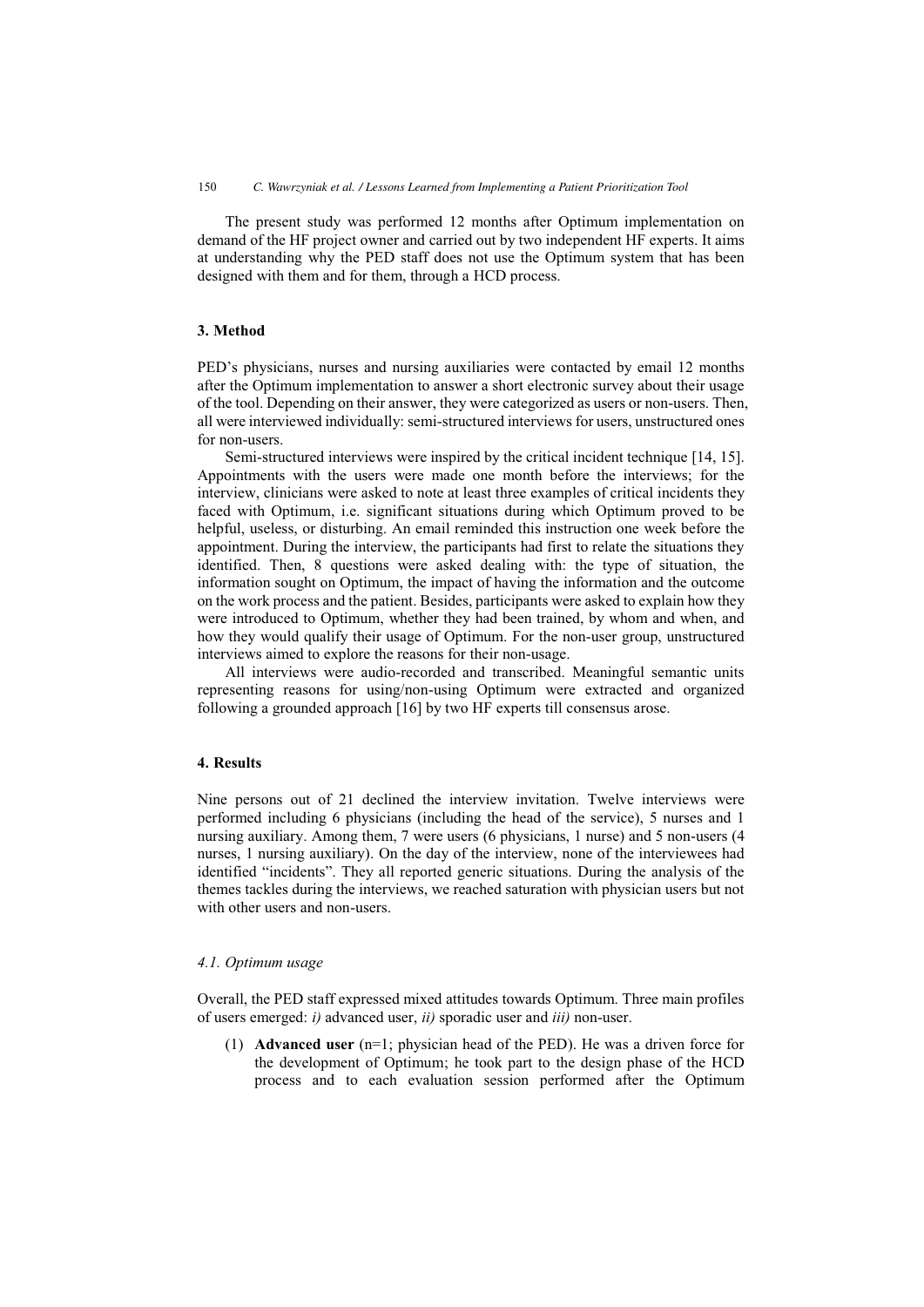implementation. He has a sound knowledge of the Optimum features and of the underlying prioritization algorithm. He reported using Optimum almost daily because it allows him having an overview of the PED crowding and estimating physicians' and nurses' workload. The delay indicator allows him identifying patients who have been waiting for too long and investigating the causes of those "extra-delays". He uses Optimum to detect the beginning of an overcrowding period in order to quickly and efficiently reorganize the PED staff, and, if need be, to ask other units for more human resources.

- (2) **Sporadic users** ( $n = 6$ ; 5 physicians, 1 nurse). One physician reported using sometimes Optimum to know which patient to call next and to manage residents during overcrowding situations. The others (5/6) do not use Optimum as a prioritization tool neither during overcrowding situations nor during quiet periods: they do not know the underlying prioritization algorithm and are therefore not confident in the system and in the information it provides. At best, they use Optimum to get a global picture of the department's crowding and to identify patients whose wait time is abnormally long. Interviewees explained they initially looked at Optimum's screens because they were placed beside the EHR they constantly used. They gradually noticed that Optimum provided a better overview of the PED situation than the EHR and supplied a very useful delay indicator whose color evolves: "*It is the only information not provided by [the EHR]*". Interviewees insisted on the "red" delay indicator: "*I watch Optimum only when I see the delay indicator is red. For me, this means we are late to care this patient*".
- (3) **Non-users**  $(n = 5, 4$  nurses, 1 nursing auxiliary). These healthcare professionals said they did not use Optimum. They considered Optimum as a useful tool for physicians' but not for nurses' work: "*There are no relevant information for us. We spend much more time with patients than physicians, we are always communicating with other nurses and nursing auxiliaries. We know which patient must be cared first*". Furthermore, all nurses criticized the stress issuing from the indicator displaying the patients who are waiting for hospitalization discharge: they related this information is completely unnecessary because they know they have to care these patients and discharge them to empty the PED.

In sum, Optimum is neither used as a prioritization tool nor understood by most of the users. Only two physicians (including the head of the department) perfectly knew Optimum's features. For example, whereas the delay indicator was the mainly used information, only two physicians and one nurse knew its actual meaning: 2 interviewees thought its color varied depending on whether an action or a visit to the patient was needed, 1 thought that it was related to the patient's emergency level; 5 ignored the calculation of the indicator.

### *4.2. Weaknesses and strengths of Optimum and its implementation*

Several weaknesses were reported. Despite their involvement in the design process, nurses and auxiliaries pointed out their lack of training and consequently their lack of knowledge and misuse of Optimum. Besides, the staff highlighted that Optimum's logic and look-and-feel are too different from the EHR's (e.g. icons are different, patient data are more detailed in the EHR, information arranged in columns vs. in rows), which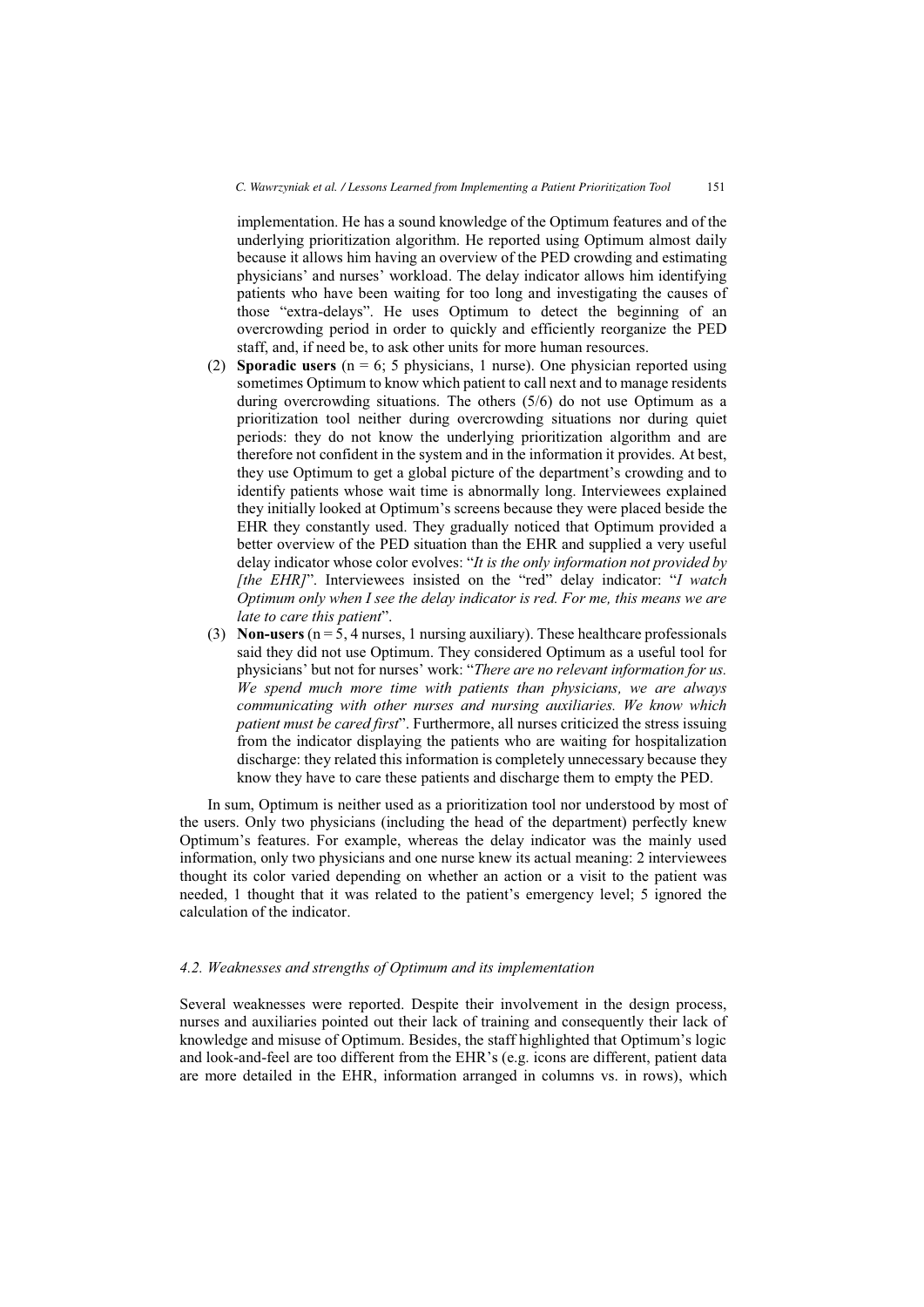requires an extra effort to understand and use Optimum. Even if they acknowledged how interesting Optimum may be for physicians, nurses and nursing auxiliaries pointed out Optimum is not designed for their work: to make it more useful, they suggested to add an alert to inform nurses when they have to take patients' vital signs.

Two main strengths were reported. The first one concerns the delay indicator: it allows them identifying and discharging patients who have been waiting for too long and so, avoiding patient's frustration and clear the PED by releasing beds. The second one concerns the patient's prioritization feature. Eight interviewees related an automatic triage feature could be very helpful for their patient management activity: they acknowledged Optimum's added value and agreed it provides a more relevantly patients' prioritization than the EHR.

## **5. Discussion**

This study aimed to understand why, 12 months after its implementation, the PED staff do not use the electronic patient prioritization system that has been designed with them and for them. Only the PED's head and a physician use Optimum as a prioritization tool; others do not use Optimum at all or not as a prioritization tool. Interviews highlighted two main causes depending on the users' profile. From the medical staff's point of view, the lack of understanding of the prioritization rules led not to trust the provided information. From a nursing's point of view, two main issues were expressed: a lack of relevance of Optimum for their tasks probably due to a lack of involvement in the design process from what they said, and a lack training.

These results are surprising given the PED staffs' involvement during the tool design and evaluation process, and the several meetings and supports provided. Different lessons can be drawn based on these results. As regards the medical staff, we should have ensured the correct understanding of the underlying rules implemented in the system along with the data on which the system is based, i.e. their own prioritization rules, validated by themselves during a validation session, based on reliable data of their current EHR. It should be noted here, that, due to turn-over, part of the medical staff left the PED during the period of the study, but some of them were involved from the beginning. As regards the nursing staff, the feeling of not being involved in the process is more difficult to understand. Indeed, they attended less the meetings, but 2 to 3 representatives were there at each meeting and were involved in the design and evaluation sessions as the physicians were. Our hypotheses are that Optimum may be helpful for them only in some conditions that have not been correctly highlighted during the definition of the usage context, or the nurses' needs have evolved.

Results led us to suppose also that Optimum would be more used if it were integrated into the ED's EHR. Indeed, the differences in the display (e.g. icons and arrangement) between the EHR and Optimum bothered the interviewees. Integrating the patient prioritization tool (incl. the delay indicator) into the EHR would help improve its visibility, its understanding, and its perceived reliability and, consequently its usage.

From a methodological perspective, one may be surprised that, despite several reminders, interviewees did not note any incidents to prepare the interviews. This may question the reliability of the results, and the suitability of the critical incident technique to the emergency care context. Yet, all interviewees reported the same kinds of generic situations indicating that the latter were built on similar experiences with Optimum. It ensures a quite good reliability of the results. Nonetheless, the critical incident technique